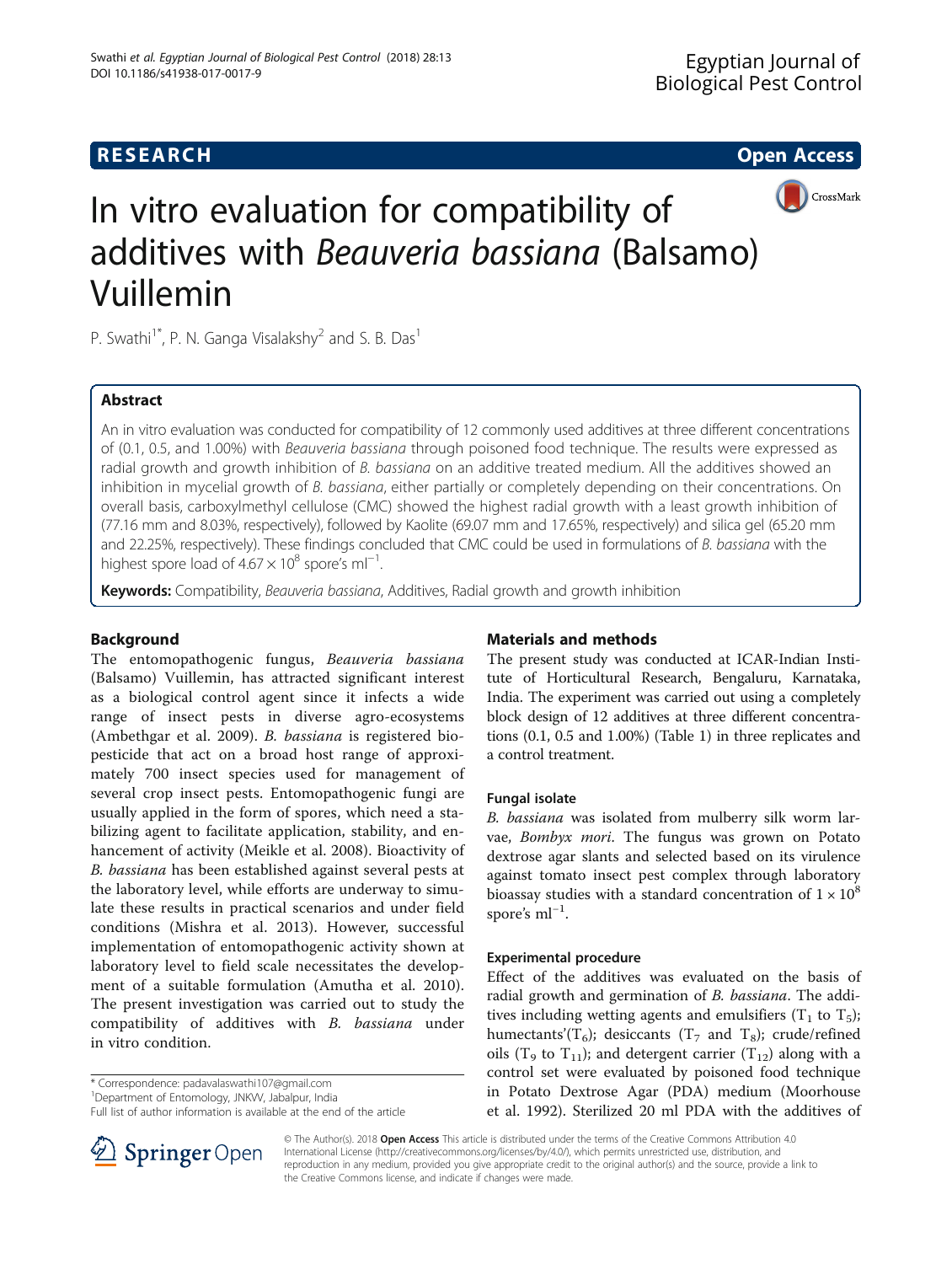| Tr. Code         | Category          | Treatments                        | Importance                                                            | References                       |
|------------------|-------------------|-----------------------------------|-----------------------------------------------------------------------|----------------------------------|
| $T_1$            | Wetting agents    | Tween-20                          | Help to rehydrate spores stored dry and to                            | Burges (2012)                    |
| T <sub>2</sub>   | and Emulsifiers   | Tween-40                          | disperse clumps                                                       |                                  |
| $T_3$            |                   | Tween-60                          |                                                                       |                                  |
| T <sub>4</sub>   |                   | Tween-80                          |                                                                       |                                  |
| $\mathsf{T}_5$   |                   | Triton-X                          |                                                                       |                                  |
| $T_6$            | Humectants'       | Glycerol                          | Delays the evaporation of the liquid and favors<br>spore germination  | Kubicek and Druzhinina<br>(2007) |
| T <sub>7</sub>   | Desiccants        | Kaolite                           | Regulate water availability to microorganisms                         | Onions (1971)                    |
| $T_8$            |                   | Silica gel                        | and help in absorption of harmful metabolic<br>by-products            |                                  |
| $\mathsf{T}_{9}$ | Oils              | Sunflower oil                     | Improve spore survival and reduce sensitivity                         | Mishra et al. (2013)             |
| $T_{10}$         |                   | Neem oil                          | to UV radiations                                                      |                                  |
| $T_{11}$         |                   | Pongamia oil                      |                                                                       |                                  |
| $T_{12}$         | Detergent carrier | Carboxylmethyl<br>cellulose (CMC) | Enhances the ability of B. bassiana to reduce<br>cellulolytic enzymes | Petlamul et al. (2017)           |
| $T_{13}$         | Control           |                                   |                                                                       |                                  |

<span id="page-1-0"></span>Table 1 Additives for compatibility studies of B. bassiana

the concentrations (0.1, 0.5, and 1.0%) were incorporated into 25-mm diameter sterile petri dishes, and they were allowed to solidify under laminar flow cabinet. An agar disc along with mycelium mat of B. bassiana was cored with the help of cork borer and transferred onto the center of the PDA plate. Growth medium (PDA) without additive, but inoculated with mycelial disc, served as untreated check (control).The plates were sealed with parafilm and incubated at room temperature to allow maximum growth. The diameter of growing culture, i.e., the radial growth in excess of the plugs in each Petri dish, was measured on 10th day after inoculation (DAI). The data were expressed as percentage growth inhibition of B. bassiana by additive treated PDA (Hokkanen and Kotiluoto [1992\)](#page-4-0).

$$
X = \frac{Y \cdot Z}{Y} \times 100
$$

where  $X$ ,  $Y$ , and  $Z$  stand for the percentage of growth inhibition, radial growth of fungus in untreated check, and radial growth of fungus in poisoned medium, respectively.

#### Results and discussion

All the additives showed significant differences relating to control in terms of all the observed parameters. Data on growth performance of *B. bassiana* 10DAI in different additives are presented in Table [2](#page-2-0) and depicted in Fig. [1](#page-3-0).

#### Radial growth and growth inhibition

Among the wetting agents and emulsifiers  $(T_1$  to  $T_5)$ tested, Tween-80 @ 0.5% followed by Tween-80 @ 0.1% showed a maximum radial growth of 51.49 and 50.07 mm with percentage growth inhibition of 38.58 and 40.30%, respectively.

Among the different concentrations of humectants'( $T_6$ ), Glycerol @ 0.5%, followed by Glycerol @ 0.1%, presented maximum radial growth of 52.23 and 52.93 mm and growth inhibition percentage of 37.72 and 36.87%, respectively.

Among the desiccants ( $T<sub>7</sub>$  and  $T<sub>8</sub>$ ) tested, Kaolite @ 0.5%, followed by Kaolite @ 0.1%, showed a maximum radial growth of 73.83 and 66.48 mm and a growth inhibition percentage of 11.97 and 20.69%, respectively.

Among the tested oils (T<sub>9</sub> to T<sub>11</sub>), sunflower oil @ 0.5%, followed by 0.1%, showed maximum radial growth of 55.45 and 45.78 mm and growth inhibition percentage of 33.98 and 45.42%, respectively.

The data further revealed that among different concentrations of the detergent carrier, i.e., CMC  $(T_{12})$  @ highest concentration of 1.0%, showed a maximum radial growth of 81.29 mm and a growth inhibition percentage of 3.13%, respectively.

Thus, among the additives of various categories tested, CMC was relatively less toxic to B. bassiana at all the tested concentrations.

#### Spore load

Data on sporulation of *B. bassiana* in relation to additives treated media are presented in Table [2](#page-2-0) and depicted in Fig. [1.](#page-3-0)

On the overall basis among the various additives tested at various concentrations, the highest mean spore load was recorded in control (T<sub>13</sub>) (5.22 × 10<sup>8</sup> spores ml<sup>-1</sup>) that was at par with CMC (T<sub>12</sub>) (4.67 × 10<sup>8</sup> spores ml<sup>-1</sup>). This was followed by Tween-80 (T<sub>4</sub>) (3.44  $\times$  10<sup>8</sup> spores ml<sup>-1</sup>) which was at par with Kaolite (T<sub>10</sub>) (2.89 × 10<sup>8</sup>) spores ml<sup>-1</sup>) and Glycerol (T<sub>5</sub>) (2.78 × 10<sup>8</sup> spores ml<sup>-1</sup>). Meanwhile, the least spore load was recorded in Tween-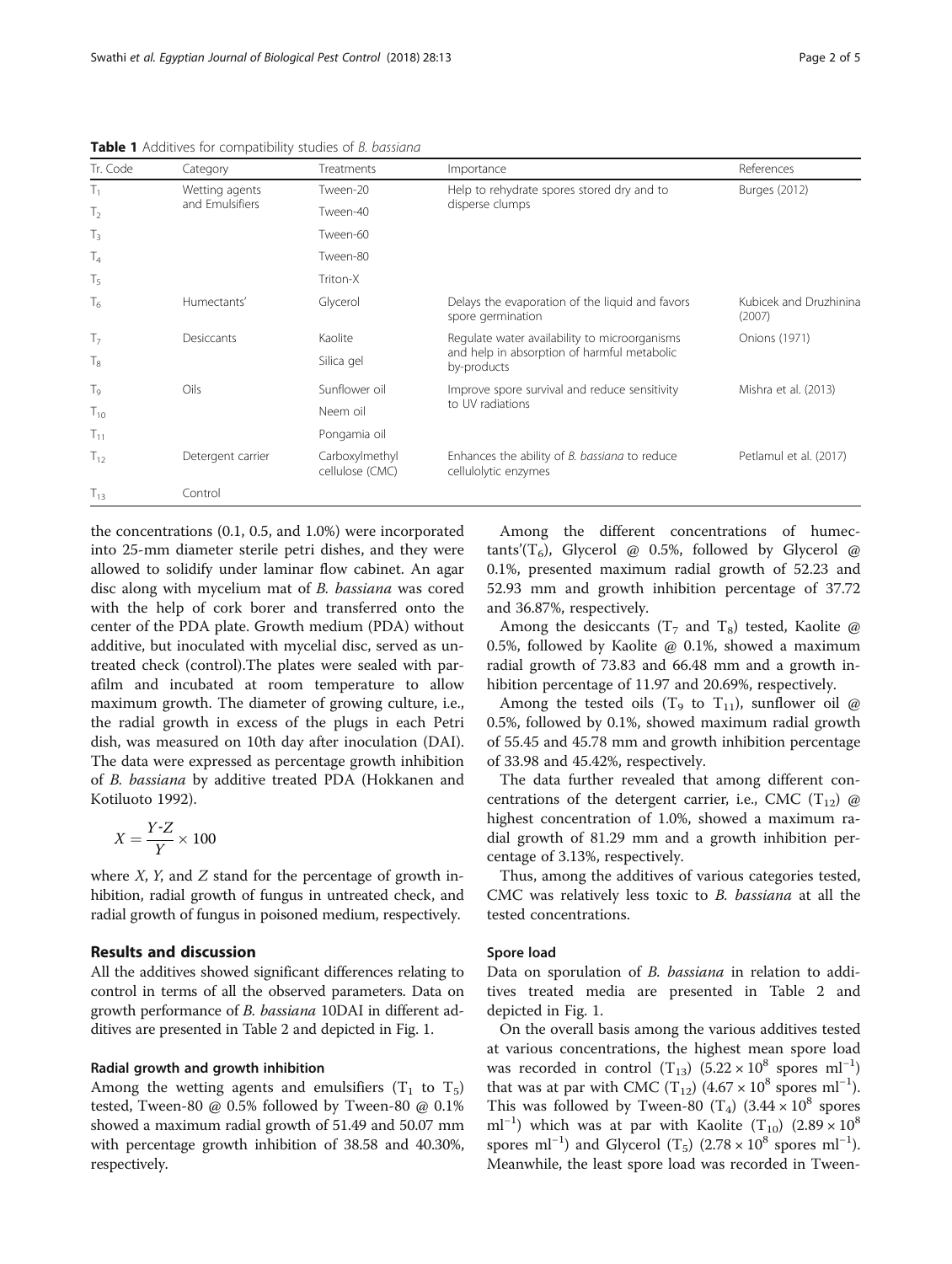<span id="page-2-0"></span>

| Trt. codes                     | Additives                                                                                |                |                             | Performance of B. bassiana in |       | different additives at 3 different concentrations |                |                 |                |                    |                                                                              |                |             |
|--------------------------------|------------------------------------------------------------------------------------------|----------------|-----------------------------|-------------------------------|-------|---------------------------------------------------|----------------|-----------------|----------------|--------------------|------------------------------------------------------------------------------|----------------|-------------|
|                                | (Factor A)                                                                               |                | Concentrations % (Factor B) |                               |       |                                                   |                |                 |                |                    |                                                                              |                |             |
|                                |                                                                                          |                | Radial growth (mm)          |                               |       | Growth inhibition (%) <sup>ª</sup>                |                |                 |                |                    | Mean spore count (1 x 10 <sup>8</sup> spores ml <sup>-1</sup> ) <sup>b</sup> |                |             |
|                                |                                                                                          | $\overline{C}$ | 0.5                         | $\supseteq$                   | Mean  | $\overline{\circ}$                                | 0.5            | $\overline{10}$ | Mean           | $\overline{\circ}$ | 0.5                                                                          | $\overline{C}$ | Mean        |
| Ξ                              | Tween-20                                                                                 | 43.67          | 44.96                       | 42.51                         | 43.71 | 47.91 (43.77)                                     | 46.38 (42.91)  | 49.33 (44.60)   | 47.87 (43.76)  | 1.67(1.46)         | 2.00 (1.56)                                                                  | 1.00(1.17)     | .56 (1.43)  |
| $\mathrel{\sqsubset}^\sim$     | Tween-40                                                                                 | 34.00          | 32.92                       | 30.49                         | 32.47 | 59.45 (50.43)                                     | 60.74 (51.20)  | 63.60 (52.87)   | 61.26 (51.50)  | 1.00(1.17)         | 1.33(1.34)                                                                   | 0.67(1.05)     | 1.00(1.22)  |
| $\mathrel{\sqsubset}^\circ$    | Tween-60                                                                                 | 39.91          | 40.33                       | 39.23                         | 39.82 | 52.44 (46.39)                                     | 51.95 (46.09)  | 53.22 (46.82)   | 52.54 (46.43)  | 2.33 (1.68)        | 1.67 (1.46)                                                                  | 1.00(1.22)     | 1.67 (1.46) |
| $\overline{1}$                 | Tween-80                                                                                 | 50.07          | 51.49                       | 49.03                         | 50.20 | 40.30 (39.35)                                     | 38.58 (38.16)  | 41.58 (40.14)   | 40.16 (39.29)  | 4.00 (2.11)        | 4.33 (2.20)                                                                  | 1.67 (1.46)    | 3.44 (1.96) |
| $\mathrel{\vdash}^\mathcal{D}$ | Glycerol                                                                                 | 52.23          | 52.93                       | 50.32                         | 51.83 | 37.72 (37.84)                                     | 36.87 (37.32)  | 40.08 (39.25)   | 38.22 (38.15)  | 3.00 (1.86)        | 3.33 (1.95)                                                                  | 2.00 (1.58)    | 2.78 (1.80) |
| $\vdash^{\circ}$               | Triton-X                                                                                 | 27.92          | 23.69                       | 17.42                         | 23.01 | 66.72 (54.76)                                     | 71.73 (57.86)  | 79.27 (62.90)   | 72.58 (58.50)  | 1.00(1.17)         | 1.00(1.17)                                                                   | 0.33 (0.88)    | 0.89 (1.16) |
| $\overline{r}$                 | Neem oil                                                                                 | 31.17          | 24.67                       | 5.86                          | 23.90 | 62.87 (52.44)                                     | 70.56 (57.14)  | 81.18 (64.32)   | 71.54 (57.92)  | 3.00 (1.86)        | 3.00 (1.86)                                                                  | 0.67(1.05)     | 2.22(1.61)  |
| $\Gamma^{\infty}$              | Pongamia oil                                                                             | 26.03          | 23.97                       | 12.94                         | 20.98 | 69.02 (56.16)                                     | 71.39 (57.71)  | 84.54 (66.89)   | 74.98 (60.20)  | 2.67 (1.77)        | 2.33 (1.68)                                                                  | 0.33 (0.88)    | 1.78 (1.46) |
| $\mathrel{\vdash}^\circ$       | Sunflower oil                                                                            | 64.15          | 55.45                       | 45.78                         | 55.13 | 23.48 (28.84)                                     | 33.98 (35.60)  | 45.42 (42.35)   | 34.29 (35.63)  | 2.00 (1.56)        | 2.00 (1.56)                                                                  | 1.00(1.17)     | 1.78 (1.50) |
| $\overline{\Gamma}^{\circ}$    | Kaolite                                                                                  | 66.90          | 73.83                       | 66.48                         | 69.07 | 20.28 (26.70)                                     | 11.97 (19.74)  | 20.69 (26.82)   | 17.65 (24.63)  | 2.67 (1.74)        | 3.67 (2.04)                                                                  | 2.33 (1.68)    | 2.89 (1.83) |
| 舌                              | Silica gel                                                                               | 65.20          | 68.33                       | 62.07                         | 65.20 | 22.25 (27.97)                                     | 18.52 (25.37)  | 25.98 (30.56)   | 22.25 (28.06)  | 2.67 (1.77)        | 3.33 (1.93)                                                                  | 1.33(1.34)     | 2.44 (1.70) |
| $\overline{\Gamma}$            | <b>S</b>                                                                                 | 73.25          | 76.93                       | 81.29                         | 77.16 | 12.69 (20.72)                                     | 8.28 (16.29)   | 3.13 (9.34)     | 8.03 (15.86)   | 4.67 (2.26)        | 5.67 (2.48)                                                                  | 3.67 (2.04)    | 4.67 (2.27) |
| $\overline{\Gamma}$            | Control                                                                                  | 83.95          | 83.95                       | 83.95                         | 83.95 |                                                   | $\mathsf I$    |                 | $\overline{1}$ | 5.33 (2.41)        | 5.33 (2.41)                                                                  | 4.67 (2.27)    | 5.22 (2.39) |
|                                | Mean                                                                                     | 50.64          | 50.27                       | 45.95                         |       | 42.93 (40.44)                                     | 43.41 (40.45)  | 49.00 (43.90)   |                | 5.33 (2.41)        | 5.33 (2.41)                                                                  | 5.33 (2.41)    |             |
|                                | SEm±                                                                                     | 0.80           | 0.89                        | 0.91                          | 1.53  | 0.83                                              | $\overline{a}$ | 0.95            | $\overline{3}$ | 0.10               | 0.09                                                                         | 0.09           | 0.09        |
|                                | $CD$ at 5%                                                                               | 1.67           | 1.84                        | 1.88                          | 3.16  | 1.73                                              | 2.10           | 1.98            | 2.71           | 0.20               | 0.18                                                                         | 0.18           | 0.20        |
|                                | Analyzed data for interactions                                                           |                |                             |                               |       |                                                   |                |                 |                |                    |                                                                              |                |             |
|                                |                                                                                          | SEm±           |                             | $CD \varphi = C$              | (50)  | SEm±                                              |                | $CD(P=0.05)$    |                | SEm±               |                                                                              | $CD(P=0.05)$   |             |
|                                | Factor A                                                                                 | 0.87           |                             | 244                           |       | 0.93                                              |                | 2.64            |                | 0.09               |                                                                              | 0.25           |             |
|                                | Factor B                                                                                 | 0.41           |                             | 1.18                          |       | 0.47                                              |                | 1.32            |                | 0.04               |                                                                              | 0.12           |             |
|                                | $\infty$<br>Factor A +                                                                   | S.             |                             | 4.23                          |       | 1.62                                              |                | 4.58            |                | 0.15               |                                                                              | $\frac{5}{2}$  |             |
|                                | $^{b}$ Square root transformed values (x+0.5)<br><sup>a</sup> Arcsine transformed values |                |                             |                               |       |                                                   |                |                 |                |                    |                                                                              |                |             |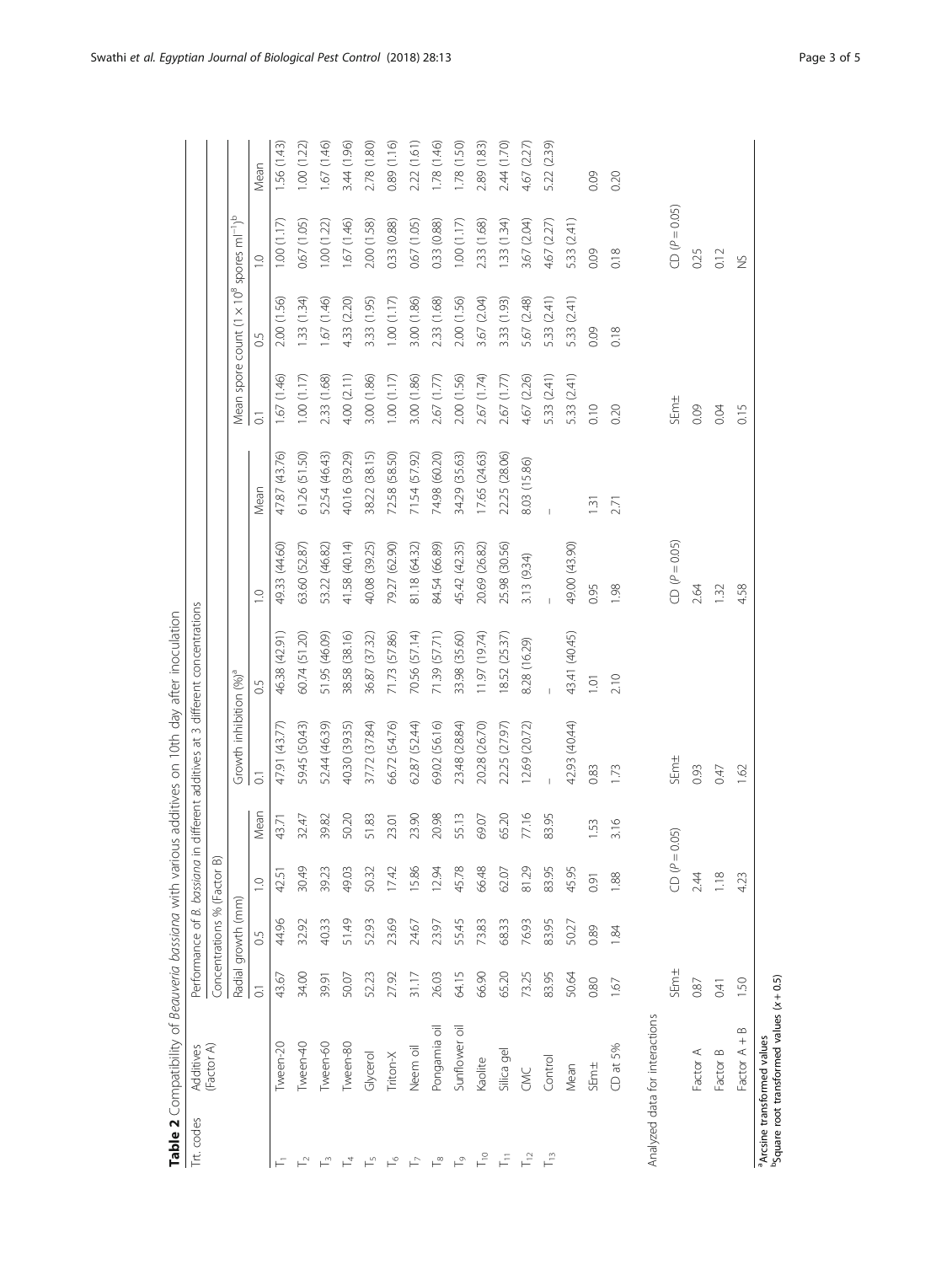<span id="page-3-0"></span>

40(T<sub>2</sub>) and Triton-X (T<sub>6</sub>) with  $1.00 \times 10^8$  spores ml<sup>-1</sup> and 0.89 ×  $10^8$  spores ml<sup>-1</sup>, respectively.

#### Impact of additives and their tested concentrations on B. bassiana

Perusal of data in Table [2](#page-2-0) revealed the following:

a) Radial growth and growth inhibition percentages

Factor A: additives

Different tested additives showed significant impact of the radial growth and growth inhibition percentages on B. bassiana.

Factor B: concentrations

Evaluation of additives at varied concentrations with B. bassiana revealed that they had significant impact on the radial growth and growth inhibition percentages of B. bassiana.

Interactions: additives × concentrations

The interaction effect of additives and concentrations had significant effect on the radial growth and growth inhibition percentages of B. bassiana.

b) Spore load

Factor A: additives

Different tested additives showed significant impact on the mean spore load of B. bassiana.

Factor B: concentrations

Evaluation of the additives at varied concentrations of B. bassiana revealed that they had significant impact on the mean spore load of B. bassiana.

Interactions: additives × concentrations

Different tested additives and concentrations had nonsignificant interaction effect on the spore load of B. bassiana.

In the present study, CMC at all the tested concentrations caused the highest mean radial growth (77.16 mm) with least inhibition percentage (8.03%) after control (83.95 mm); it was found to be relatively less toxic to B.

bassiana. Results of the growth inhibition of B. bassiana in the additives were in accordance with those of Tanuja et al. ([2010\)](#page-4-0) who stated that the negative impact of surfactants to microorganism was probably due to increased cell permeability and amino acid leakage through inner membrane. Formulation of myco-insecticide must be compatible with the agent and must enhance its performance and, ideally, must maintain an adequate shelf-life of the agent in order to be successful (Derakhshan et al. [2008](#page-4-0)).

The highest mean spore load was recorded in  $T_{13}$  $(5.22 \times 10^8$  spores ml<sup>-1</sup>) which was at par with CMC  $(T_{12})$  (4.67 × 10<sup>8</sup> spores ml<sup>-1</sup>). The present results were in accordance with the findings of Petlamul et al. ([2017](#page-4-0)) who revealed that *B. bassiana* had the ability to release cellulolytic enzymes on CMC for cellulose degradation to carbon source led to their growth.

The assessment of spores compatibility with surfactants is the primary requirement in successful development of surfactant based formulation, viz. emulsion. Particularly, fungi with hydrophobic conidia render the use of surfactants indispensable for laboratory bioassays and field trials (Jin et al. [2008](#page-4-0)).

Further studies need to be carried out for as a combination in order to achieve additive and develop or increase the efficacy of the fungus.

#### Conclusion

The findings conclude that CMC could be used in formulations of B. bassiana that helps to enhance its shelf life.

#### Acknowledgements

Authors are thankful to DST for the financial support; Director, ICAR-IIHR, Bengaluru (Karnataka), for providing necessary laboratory facilities; and Department of Entomology, JNKVV, Jabalpur, for permitting to carry out the work at IIHR.

#### Authors' contributions

All authors read and approved the final manuscript.

#### Competing interests

The authors declare that they have no competing interests.